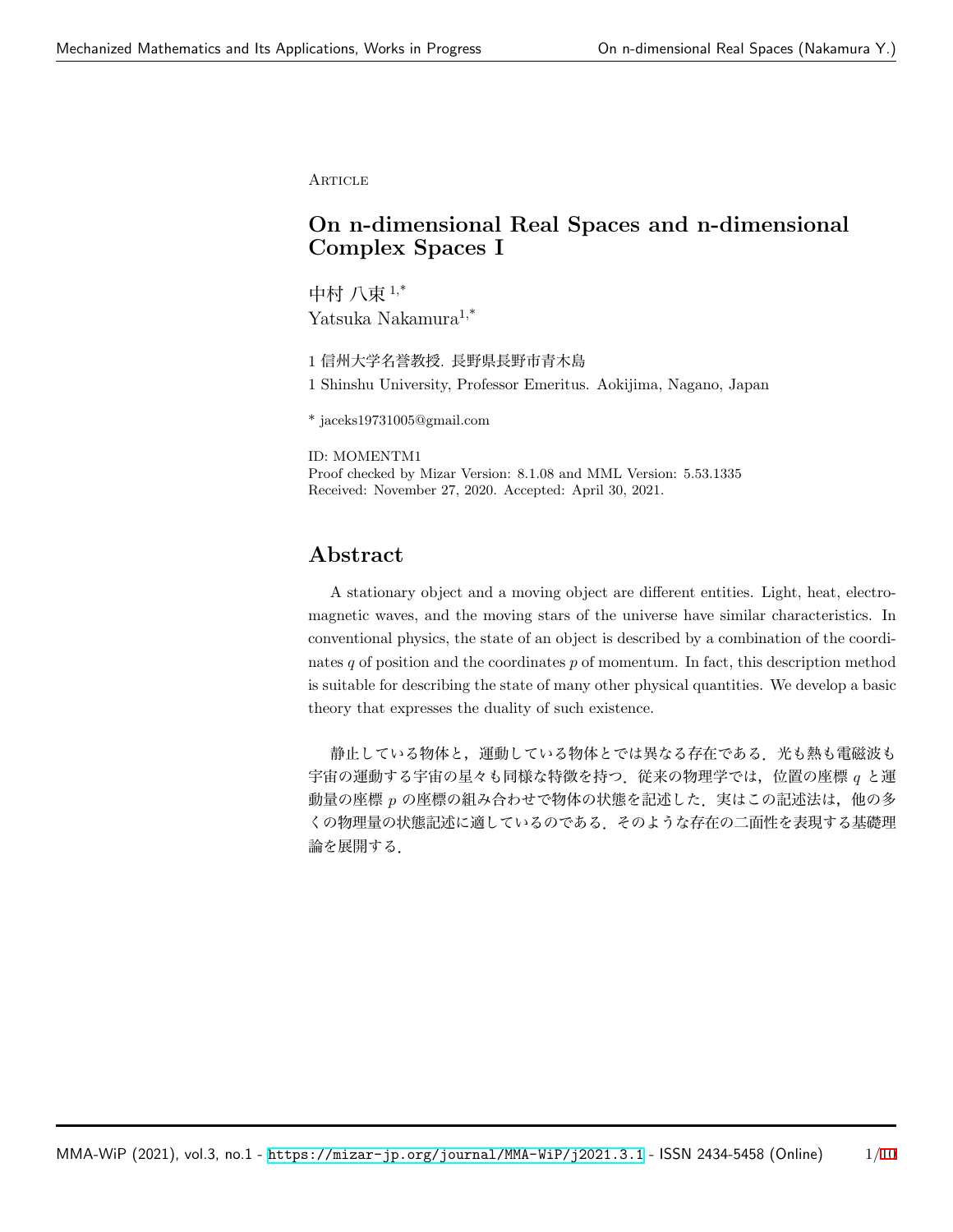# **Mizar article information**

### **Works in Progress**

**MOMENTM1** On n-dimensional Real Spaces and n-dimensional Complex Spaces I by Yatsuka Nakamura

```
Listing 1. MOMENTM1 - abstract (momentm1.abs)
```
*:: :: On n−dimensional Real Spaces and n−dimensional Complex Spaces I*

*:: 19. Nov. 2020*

*:: Yatsuka Nakamura*

#### **environ**

vocabularies TARSKI, NUMBERS, NAT<sub>-1</sub>, FINSEQ<sub>-2</sub>, FINSEQ<sub>-1</sub>, SUBSET<sub>-1</sub>, SQUARE<sub>-1</sub>, VALUED 0, CARD 1, XXREAL 0, XCMPLX 0, FUNCT 1, FUNCT 2, FUNCT 7, XBOOLE 0, RVSUM 1, COMPLEX1, RELAT 1, REAL 1, ARYTM 1, MOMENTM1; notations TARSKI, XBOOLE 0, VALUED 0, FUNCT 1, FUNCT 2, ORDINAL1, CARD 1, NUMBERS, XCMPLX 0, XREAL 0, COMPLEX1, FINSEQ 1, FINSEQ 2, DOMAIN 1, RELAT<sub>-1</sub>, XXREAL<sub>-0</sub>, SUBSET<sub>-1</sub>, EUCLID; **constructors** COMPLEX1, FINSEQOP, TOPMETR, EUCLID; registrations RELSET 1, NUMBERS, XREAL 0, FINSEQ 2, RVSUM 1, ORDINAL1, COMPLEX1, XCMPLX<sub>-0</sub>; **requirements** NUMERALS, SUBSET, BOOLE; **definitions** TARSKI; equalities EUCLID, FINSEQ<sub>-1</sub>, FINSEQ<sub>-2</sub>; expansions TARSKI, XBOOLE\_0; **theorems** FINSEQ 1, FINSEQ 2, FUNCT 1, FUNCT 2, TARSKI, COMPLEX1, FUNCOP 1, ORDINAL1, NUMBERS, XBOOLE<sub>-1</sub>;

#### **begin**

**reserve** a,b,c,d **for** Real; **reserve** x,y,x3,y3,X,z,Y,Z,V **for set**;

**theorem** *:: MOMENTM1:1*  $(REAL)$  c= COMPLEX;

**theorem** *:: MOMENTM1:2 ::CCD20: <*i*>* in COMPLEX;

**theorem** *:: MOMENTM1:3 ::CCD21: <*i*>*∗*<*i*>* = −1r;

**theorem** *:: MOMENTM1:4* not  $\langle i \rangle$  in REAL;

**theorem** *:: MOMENTM1:5 ::CCC21:* (REAL) c*<* COMPLEX;

**theorem** *:: MOMENTM1:6* REAL∗ **is** FinSequenceSet **of** REAL;

**theorem** *:: MOMENTM1:7* COMPLEX∗ **is** FinSequenceSet **of** COMPLEX;

**theorem** *:: MOMENTM1:8* REAL∗ **is** FinSequenceSet **of** COMPLEX;

**theorem** *:: MOMENTM1:9* REAL∗ c= COMPLEX∗;

**definition let** n **be** Nat; **func** COMPLEX n −*>* FinSequenceSet **of** COMPLEX **equals**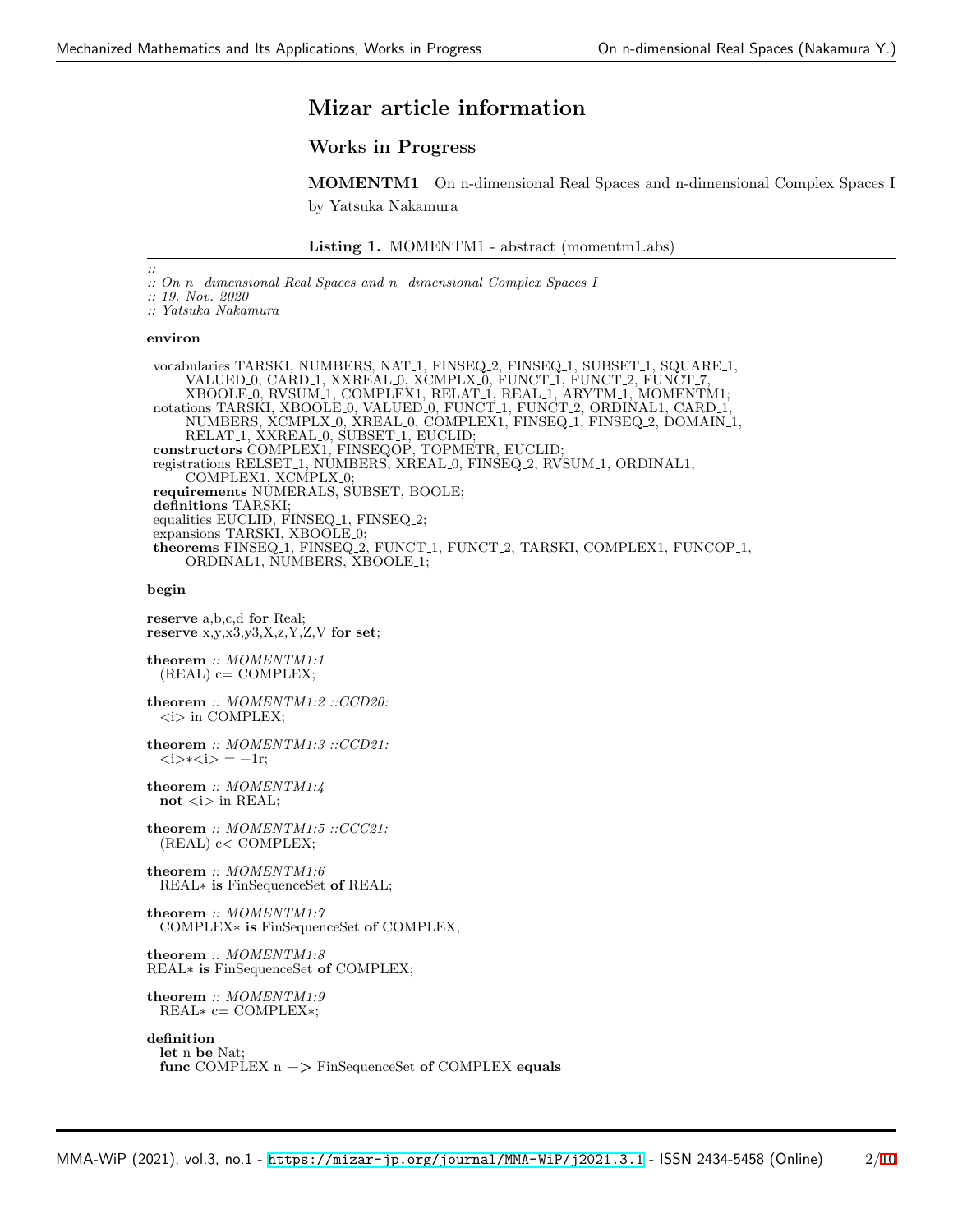*:: MOMENTM1:def 1* n−tuples\_on COMPLEX; **end**; registration **let** n **be** Nat; **cluster** COMPLEX  $n \rightarrow \text{non empty}$ ; **end**; registration **let** n **be** Nat; **cluster** −*>* n−element **for** Element **of** COMPLEX n; **end**; **theorem** *:: MOMENTM1:10* **for** n **being** Nat **holds** REAL  $n = n$ -tuples\_on REAL; **theorem** *:: MOMENTM1:11* **for** n **being** Nat **holds** COMPLEX  $n = n$ -tuples\_on COMPLEX; registration **let** n **be** Nat; **cluster** −*>* n−element **for** Element **of** (COMPLEX n); **end**; **theorem** *:: MOMENTM1:12* **for** n **being** Nat **holds** REAL  $n = n$ -tuples on REAL; **theorem** *:: MOMENTM1:13* **for** n **being** Nat **holds** COMPLEX  $n = n$ -tuples\_on COMPLEX; **theorem** *:: MOMENTM1:14* **for** n **being** Nat **holds** REAL n **is** FinSequenceSet **of** REAL; **theorem** *:: MOMENTM1:15* **for** n **being** Nat **holds** COMPLEX n **is** FinSequenceSet **of** COMPLEX; registration **let** n **be** Nat; **cluster** COMPLEX  $n \rightarrow \text{non empty}$ ; **end**; registration **let** n **be** Nat; **cluster** −*>* n−element **for** Element **of** COMPLEX n; **end**; **theorem** *:: MOMENTM1:16 ::CCC22:* **for** n **being** Nat **holds** COMPLEX  $n = n$ -tuples\_on COMPLEX; **reserve** z **for** Complex; **reserve** x,x3,y,z,P,Q,X,Y,Z **for set**; **theorem** *:: MOMENTM1:17* **for** n **being** Nat **holds** n−tuples on REAL = Funcs(Seg n,REAL); **theorem** *:: MOMENTM1:18* **for** n **being** Nat **holds** n−tuples on COMPLEX = Funcs(Seg n,COMPLEX); **theorem** *:: MOMENTM1:19*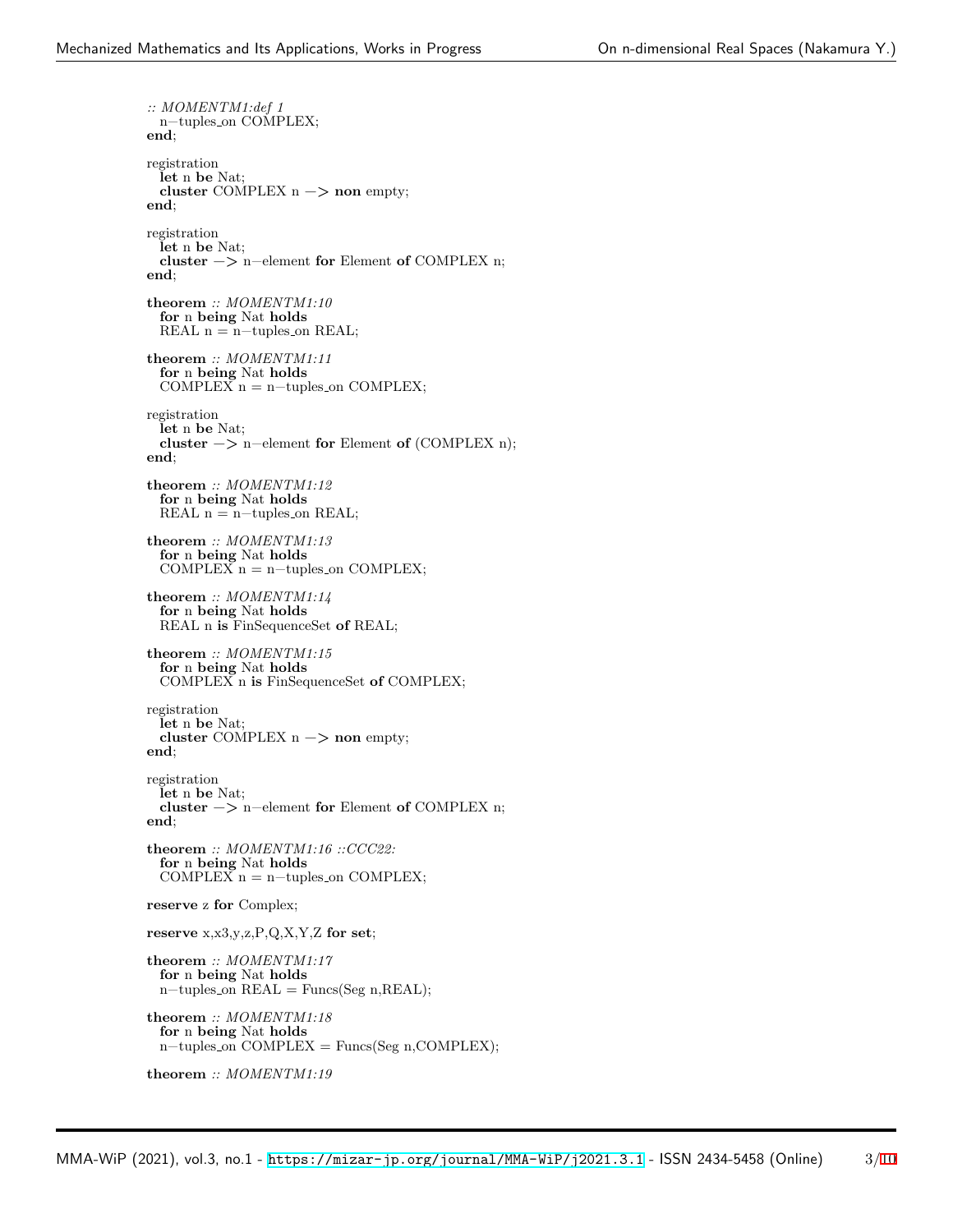**for** x **being** object,n **being** Nat **holds** x in Funcs(Seg n, REAL) **iff** ex f being Function  $st x = f \&$ dom  $f = \text{Seg } \nightharpoonup \nightharpoonup \nightharpoonup \text{reg } f \nightharpoonup \text{REAL};$ **theorem** *:: MOMENTM1:20* **for** x **being** object,n **being** Nat **holds** x in Funcs(Seg n, COMPLEX) **iff** ex f being Function st  $x = f \&$ dom  $f = \text{Seg } n \& rng f c = \text{COMPLEX};$ **theorem** *:: MOMENTM1:21* **for** n **being** Nat **holds** n−tuples on COMPLEX = Funcs(Seg n,COMPLEX); **theorem** *:: MOMENTM1:22* **for** n **being** Nat **holds** Funcs(Seg n, REAL)c= Funcs(Seg n, COMPLEX); **theorem** *:: MOMENTM1:23* **for** n **being** Nat **holds** (n−tuples on REAL) c= (n−tuples on COMPLEX); **theorem** *:: MOMENTM1:24* **for** n **being** Nat **holds** (REAL n) c= (COMPLEX n); **reserve** f **for** real−valued FinSequence; **definition let** n **be** Nat; **func** I∗n −*>* FinSequence **equals** *:: MOMENTM1:def 2* n *|*−*>* In(1,REAL); **end**; **definition let** n **be** Nat; **func** i∗n −*>* complex−valued FinSequence **equals** *:: MOMENTM1:def 3* n *|*−*>* In(*<*i*>*,COMPLEX); **end**; **theorem** *:: MOMENTM1:25 ::CCC525:* **for** n **being** Nat **holds** i∗n **is** Element **of** COMPLEX n; **theorem** *:: MOMENTM1:26 ::CCC526:* **for** n **being** Nat **st**  $1 \leq n$ **holds** i∗n in COMPLEX n; registration **let** n **be** Nat; **cluster** −*>* n−element **for** Element **of** COMPLEX n; **end**; **theorem** *:: MOMENTM1:27* **for** n **being** Nat **st** 1 *<*= n **holds** rng  $(i*n) = \{\langle i \rangle\}$  & **ex** f2 **being** Function **st** dom  $f2 = \text{Seg } n \& rng f2 \text{ c} = \text{COMPLEX};$ **theorem** *:: MOMENTM1:28* **for** n **being** Nat **holds** Funcs(Seg n,REAL)c= Funcs(Seg n,COMPLEX); **theorem** *:: MOMENTM1:29* **for** n **being** Nat **st**  $1 \leq n$ **holds** i∗ n in Funcs(Seg n,COMPLEX) **& not** i∗ n in Funcs(Seg n,REAL); **theorem** *:: MOMENTM1:30*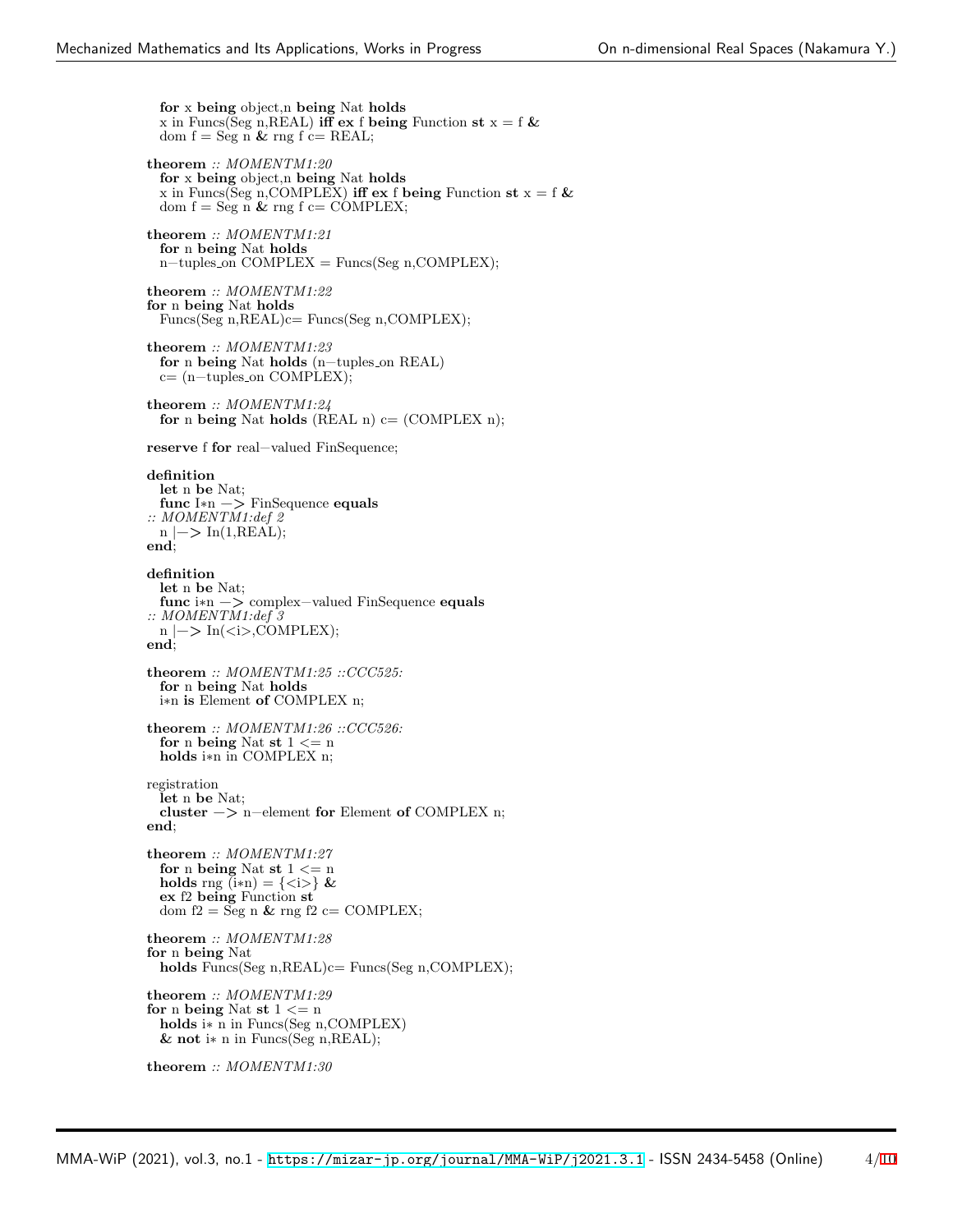**for** n **being** Nat **st**  $1 \le n$ **holds** Funcs(Seg n,REAL)c*<* Funcs(Seg n,COMPLEX);

**theorem** *:: MOMENTM1:31* **for** n **being** Nat **st** n*>*=1 **holds** (n−tuples on REAL) c*<* (n−tuples on COMPLEX);

**theorem** *:: MOMENTM1:32* **for** n **being** Nat **st** n*>*=1 **holds** (REAL n) c*<* (COMPLEX n);

#### **Listing 2.** MOMENTM1 - vocabulary (momentm1.voc)

OI∗ Oi∗

#### **Listing 3.** MOMENTM1 - article (momentm1.miz)

*::*

*:: On n−dimensional Real Spaces and n−dimensional Complex Spaces I*

*:: 19. Nov. 2020*

*:: Yatsuka Nakamura*

#### **environ**

vocabularies TARSKI, NUMBERS, NAT 1, FINSEQ 2, FINSEQ 1, SUBSET 1, SQUARE 1, VALUED 0, CARD 1, XXREAL 0, XCMPLX 0, FUNCT 1, FUNCT 2, FUNCT 7, XBOOLE 0, RVSUM 1, COMPLEX1, RELAT 1, REAL 1, ARYTM 1, MOMENTM1; notations TARSKI, XBOOLE 0, VALUED 0, FUNCT 1, FUNCT 2, ORDINAL1, CARD 1 NUMBERS, XCMPLX 0, XREAL 0, COMPLEX1, FINSEQ 1, FINSEQ 2, DOMAIN 1, RELAT<sub>-1</sub>, XXREAL<sub>-0</sub>, SUBSET<sub>-1</sub>, EUCLID; **constructors** COMPLEX1, FINSEQOP, TOPMETR, EUCLID; registrations RELSET 1, NUMBERS, XREAL 0, FINSEQ 2, RVSUM 1, ORDINAL1, COMPLEX1, XCMPLX<sub>-0</sub>; **requirements** NUMERALS, SUBSET, BOOLE; **definitions** TARSKI; equalities EUCLID, FINSEQ<sub>-1</sub>, FINSEQ<sub>-2</sub>; expansions TARSKI, XBOOLE\_0; **theorems** FINSEQ 1, FINSEQ 2, FUNCT 1, FUNCT 2, TARSKI, COMPLEX1, FUNCOP 1, ORDINAL1, NUMBERS, XBOOLE\_1;

#### **begin**

**reserve** a,b,c,d **for** Real; **reserve** x,y,x3,y3,X,z,Y,Z,V **for set**; **theorem** Th1:

(REAL) c= COMPLEX **by** NUMBERS:11;

#### **theorem** *::CCD20: <*i*>* in COMPLEX;

#### **theorem** *::CCD21: <*i*>*∗*<*i*>* = −1r **by** COMPLEX1:18;

**theorem** Th4:

**not** *<*i*>* in REAL **by** COMPLEX1:7;

**theorem** *::CCC21:* (REAL) c*<* COMPLEX **by** Th4,Th1;

#### **theorem**

REAL∗ **is** FinSequenceSet **of** REAL;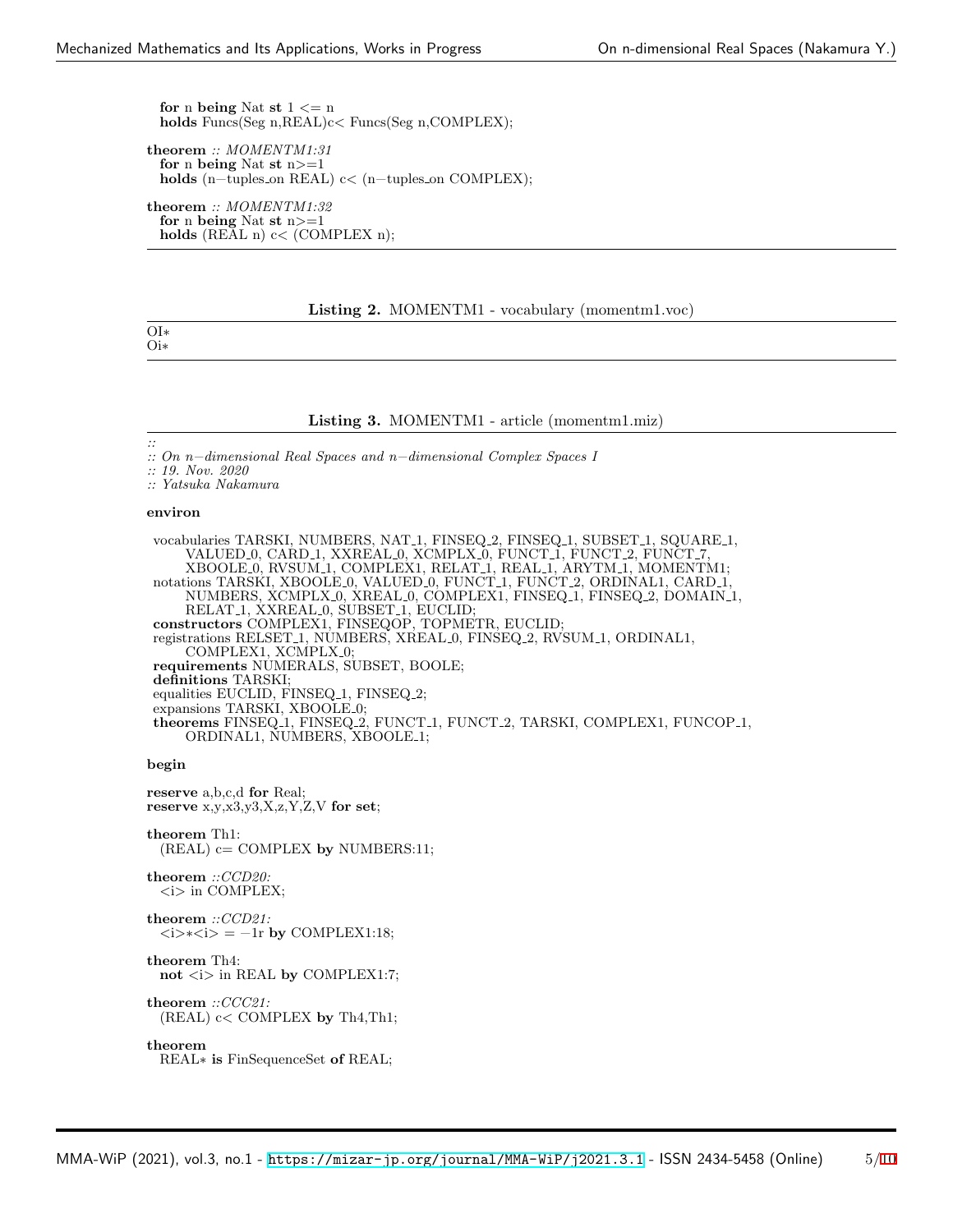**theorem** COMPLEX∗ **is** FinSequenceSet **of** COMPLEX; **theorem** Th8: REAL∗ **is** FinSequenceSet **of** COMPLEX **by** FINSEQ 2:91,Th1; **theorem** REAL∗ c= COMPLEX∗ **by** FINSEQ 2:90,Th8; **definition let** n **be** Nat; **func** COMPLEX n −*>* FinSequenceSet **of** COMPLEX **equals** n−tuples on COMPLEX; **coherence**; **end**; registration **let** n **be** Nat; **cluster** COMPLEX n −*>* **non** empty; **coherence**; **end**; registration **let** n **be** Nat; **cluster** −*>* n−element **for** Element **of** COMPLEX n; **coherence**; **end**; **theorem for** n **being** Nat **holds** REAL  $n = n$ -tuples\_on REAL; **theorem for** n **being** Nat **holds** COMPLEX  $n = n$ -tuples on COMPLEX; registration **let** n **be** Nat; **cluster** −*>* n−element **for** Element **of** (COMPLEX n); **coherence**; **end**; **theorem for** n **being** Nat **holds** REAL  $n = n$ -tuples on REAL; **theorem for** n **being** Nat **holds** COMPLEX  $n = n$ -tuples on COMPLEX; **theorem for** n **being** Nat **holds** REAL n **is** FinSequenceSet **of** REAL; **theorem for** n **being** Nat **holds** COMPLEX n **is** FinSequenceSet **of** COMPLEX; registration **let** n **be** Nat; **cluster** COMPLEX n −*>* **non** empty; **coherence**; **end**; registration **let** n **be** Nat; **cluster** −*>* n−element **for** Element **of** COMPLEX n; **coherence**; **end**;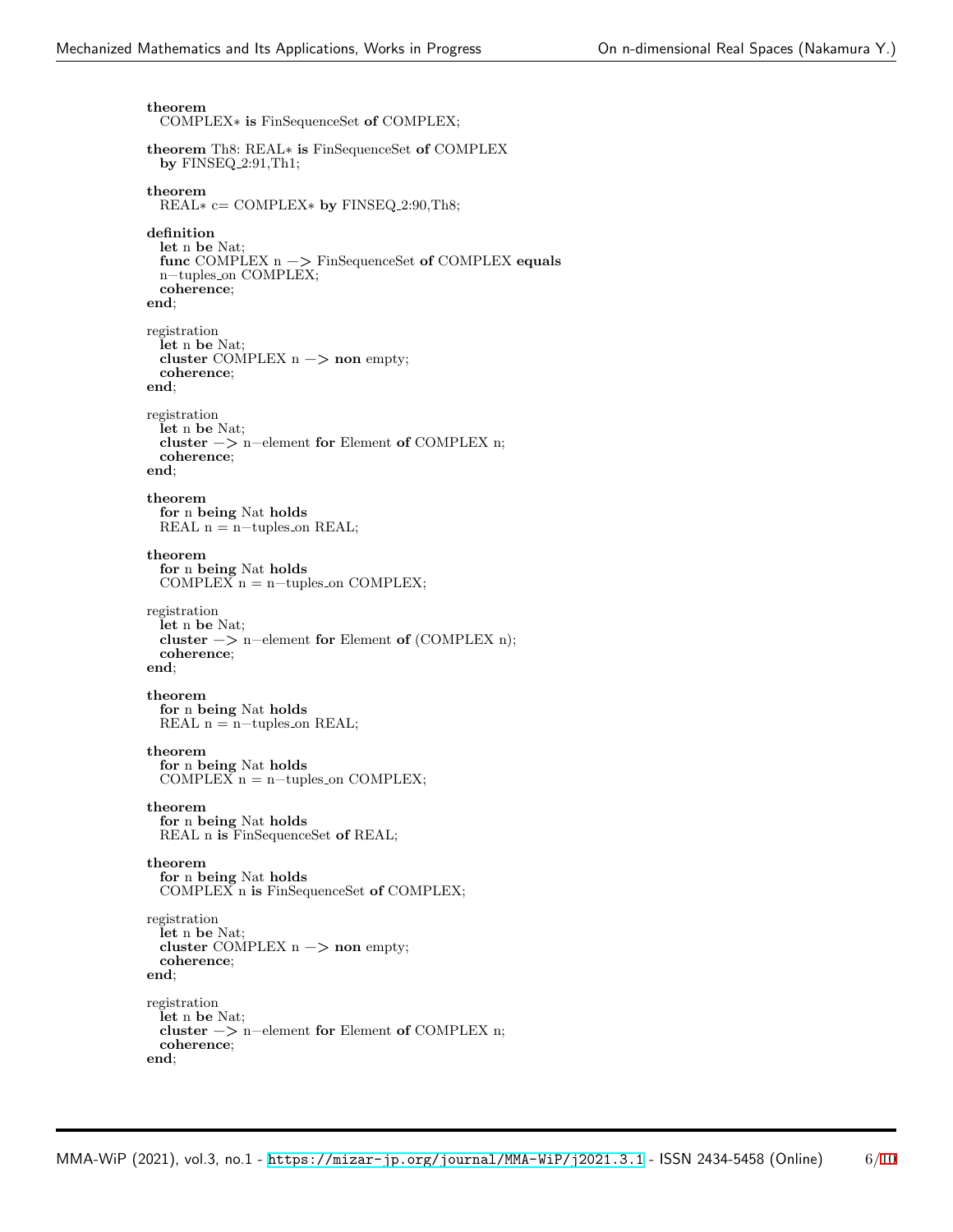**theorem** *::CCC22:* **for** n **being** Nat **holds** COMPLEX  $n = n$ -tuples on COMPLEX; **reserve** z **for** Complex; **reserve** x,x3,y,z,P,Q,X,Y,Z **for set**; **theorem** Th17: **for** n **being** Nat **holds** n−tuples on REAL = Funcs(Seg n,REAL) **by** FINSEQ 2:93; **theorem** Th18: **for** n **being** Nat **holds** n−tuples on COMPLEX = Funcs(Seg n,COMPLEX) **by** FINSEQ 2:93; **theorem** Th19: **for** x **being** object,n **being** Nat **holds** x in Funcs(Seg n, REAL) **iff** ex f being Function st  $x = f \&$ dom  $f = \text{Seg } n \& \text{rng } f \text{ c} = \text{REAL}$  by  $\text{FUNCT-2:def } 2$ ; **theorem** Th20: **for** x **being** object,n **being** Nat **holds** x in Funcs(Seg n, COMPLEX) **iff** ex f being Function st  $x = f$  & dom  $f = \text{Seg } n \& \text{rng } f \text{ c} = \text{COMPLEX by FUNCTION-2:def 2};$ **theorem** Th21: **for** n **being** Nat **holds** n−tuples on COMPLEX = Funcs(Seg n,COMPLEX) **by** FINSEQ 2:93; **theorem** Th22:**for** n **being** Nat **holds** Funcs(Seg n,REAL)c= Funcs(Seg n,COMPLEX) **proof let** n **be** Nat; **thus** Funcs(Seg n,REAL)c= Funcs(Seg n,COMPLEX) **proof let** x3 **be** object; **assume** x3 in Funcs(Seg n,REAL);**then consider** f **be** Function **such that** A1:  $x3 = f \&$ dom  $f = \text{Seg } n \& rng f \text{ c} = \text{REAL}$  by Th19; **thus** x3 in Funcs(Seg n,COMPLEX) **by** Th1,Th20,XBOOLE 1:1,A1; *::CCC20,* **end**; **end**; **theorem** Th23: **for** n **being** Nat **holds** (n−tuples on REAL) c= (n−tuples on COMPLEX) **proof let** n **be** Nat; **now let** x3 **being** object; **assume** A1: x3 in (n−tuples\_on REAL); A2: Funcs(Seg n,REAL) c= Funcs(Seg n,COMPLEX) **by** Th22; x3 in Funcs(Seg n,REAL)**by** Th17,A1;**then** x3 in Funcs(Seg n,COMPLEX)**by** A2; **hence** x3 in (n−tuples on COMPLEX)**by** Th21; **end**; **hence thesis**; **end**; **theorem for** n **being** Nat **holds** (REAL n)  $c = (COMPLEX n)$  **by** Th23; **reserve** f **for** real−valued FinSequence; **definition let** n **be** Nat; **func** I∗n −*>* FinSequence **equals** n *|*−*>* In(1,REAL);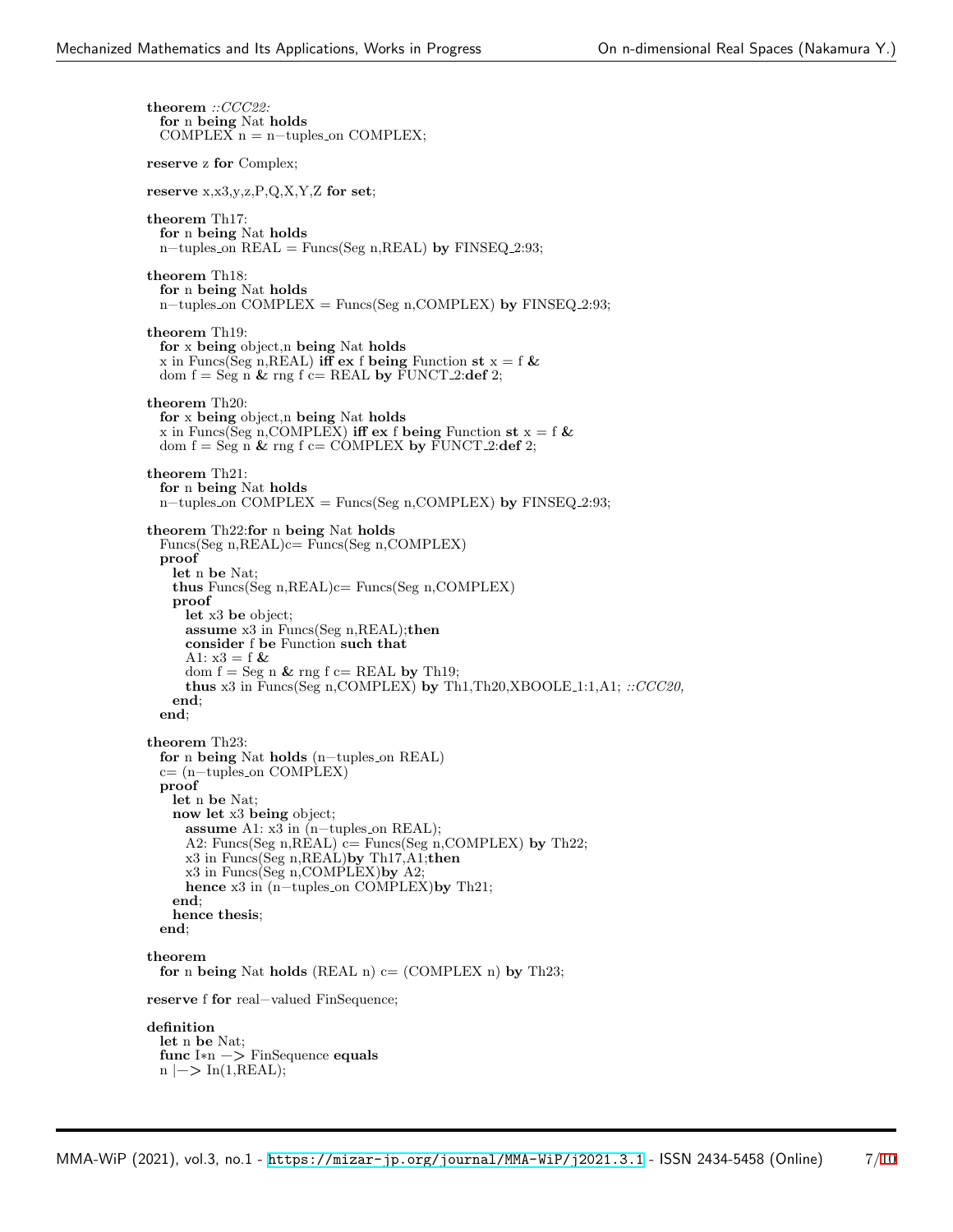```
correctness;
end;
definition
  let n be Nat;
  func i∗n −> complex−valued FinSequence equals
  n |−> In(<i>,COMPLEX);
  correctness;
end;
theorem ::CCC525:
  for n being Nat holds
  i∗n is Element of COMPLEX n;
theorem ::CCC526:
  for n being Nat st 1 <= n
  holds i∗n in COMPLEX n;
registration
  let n be Nat;
  cluster −> n−element for Element of COMPLEX n;
  correctness;
end;
theorem Th27:
  for n being Nat st 1 <= n
  holds rng (i*n) = \{ \langle i \rangle \} &
  ex f2 being Function st
  dom f2 = Seg n & rng f2 c= COMPLEX
 proof
    let n be Nat;
    assume A1: 1 <= n;
    A2: 1 in Seg n by A1;
    A3: n is Element of NAT by ORDINAL1:def 12;
    for A being set, p being FinSequence of
    A holds p in n −tuples on A iff len p = n by FINSEQ 2:133,A3;then
    A4: for p being FinSequence of COMPLEX holds
    (p \in \mathbb{R}) n −tuples_on COMPLEX iff len p = n );
    A5: i∗ n in n −tuples on COMPLEX iff len (i∗ n) = n by A4;
    A6: len (i * n) = n by A5;
    A7: Seg len (i * n) = dom (i * n) by FINSEQ<sub>-1</sub>: def 3;
    A8: len (i∗ n) =n by A6;then
    A9: dom (i*n) = Seg n by A7;
    1 in { k where k is Nat : ( 1 <= k & k <= n ) } by A2;then
    A10: 1 in Seg n;then
    A11: 1 in dom (i∗n) by A9;
    A12: (n |−> In(<i>,COMPLEX)).1 = In(<i>,COMPLEX)by A10,FUNCOP 1:7;
    reconsider p = (n \mid -\rangle \text{In}(\langle i \rangle, \text{COMPLEX})) as FinSequence;
    A13: Seg len p = dom p by FINSEQ<sub>-1</sub>: def 3;
    p.1 = \text{In}(\text{}< i\text{}> \text{.COMPLEX}) by A12; then
    A14: (n \mid -\rangle \langle i \rangle).1
    =In(\langlei>,COMPLEX)
    = \langle i \rangleA15: (n |−> In(<i>,COMPLEX)).1= <i> by A14;
    rng (n |−> In(<i>,COMPLEX))= {<i>}
    proof
      A16: rng(n |−> In(<i>,COMPLEX)) c= {<i>}
      proof let y3 be object;
       assume y3 in rng(n | → \text{In}(\text{<}i), COMPLEX));then
       consider x3 being object such that
        A17: x3 in dom (n |−> In(<i>,COMPLEX))
       & (n |−> In(<i>,COMPLEX)).x3 = y3 by FUNCT 1:def 3;
       x3 in dom (n |−> In(<i>,COMPLEX)) by A17;then
       x3 in Seg n by A13,A8;then
       x3 in Seg n ;then
       A18: (n |-> In(\langlei>,COMPLEX)).x3 = In(\langlei>,COMPLEX)by FUNCOP<sub>-1</sub>:7;
```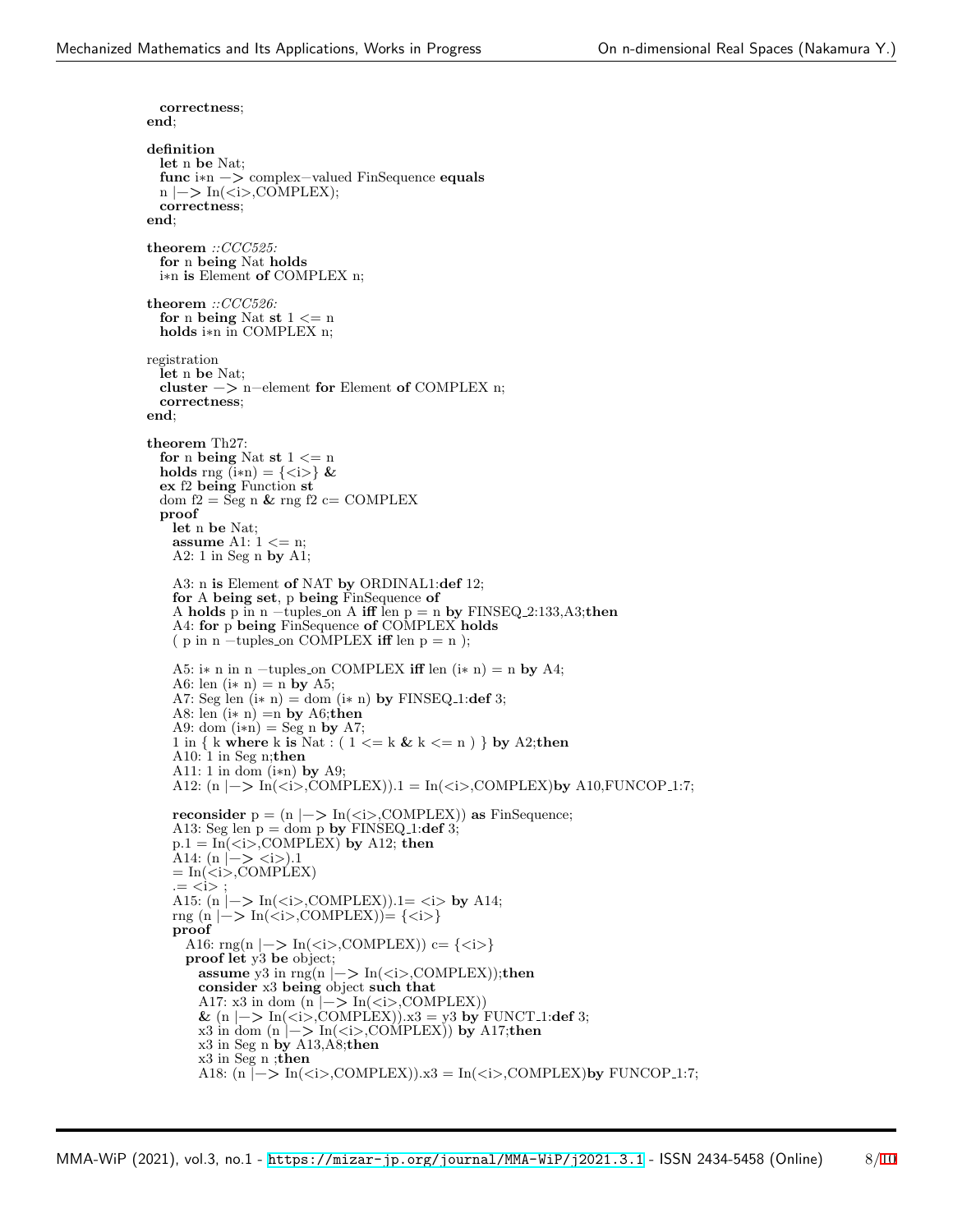```
(n |−> <i>).x3
       = In(\lt i>,COMPLEX) by A18
       .= <i> ;
       then
       A19: (n |−> In(<i>,COMPLEX)).x3= <i>;
       A20: x3 in dom (n |−> In(<i>,COMPLEX))
       & (n |−> In(<i>,COMPLEX)).x3= y3 by A17;
       y3= <i> by A20,A19;
       hence y3 in \{\langle i \rangle\} by TARSKI:def 1;
     end;
     {<i>} c= rng(n |−> In(<i>,COMPLEX))
     proof let y3 be object;
       assume y3 in \{\langle i \rangle\}; then
       A21: y3 = \langle i \rangle by TARSKI:def 1;
       A22: 1 in dom (n |−> In(<i>,COMPLEX)) by A11;
       1 in dom (n |−> In(<i>,COMPLEX))
       & (n |−> In(<i>,COMPLEX)).1= y3 by A21,A22,A15;
       hence y3 in rng(n |−> In(<i>,COMPLEX)) by FUNCT 1:def 3;
     end;
     hence thesis by A16;
   end;
   hence rng (i*n) = \{\langle i \rangle\} &
   ex f2 being Function st
   dom f2 = \text{Seg } n \& rng f2 \text{ c} = \text{COMPLEX by A9};end;
theorem Th28:
 for n being Nat
 holds Funcs(Seg n,REAL)c= Funcs(Seg n,COMPLEX) by Th22;
theorem Th29:
 for n being Nat st 1 \le nholds i∗ n in Funcs(Seg n,COMPLEX)
 & not i∗ n in Funcs(Seg n,REAL)
 proof let n be Nat;
   assume A1: 1 <= n;
   n−tuples on COMPLEX = Funcs(Seg n,COMPLEX) by FINSEQ 2:93;then
   A2: i∗ n in Funcs(Seg n,COMPLEX);
   1 in { k where k is Nat: 1 <= k & k <= n } by A1;then
   A3: 1 in Seg n;
   A4: \text{not} \lt i in REAL by Th4;
   now assume A5: i∗ n in Funcs(Seg n,REAL);
     consider f be Function such that
     A6: (i∗ n) = f & dom f = Seg n & rng f c= REAL by A5,FUNCT 2:def 2;
     1 in Seg n by A3;then
     A7: (i∗ n).1 in rng (i∗ n) by A6,FUNCT 1:def 3;
     (i∗n).1 in {<i>} by A7,A1,Th27;then
     A8: (i*n).1 = \langle i \rangle by TARSKI:def 1;
      \langlei> in REAL by A8,A7,A6;
     hence contradiction by A4;
   end;then
   not i∗ n in Funcs(Seg n,REAL);
   hence thesis by A2;
 end;
theorem Th30:
 for n being Nat st 1 \le nholds Funcs(Seg n,REAL)c< Funcs(Seg n,COMPLEX)
 proof let n be Nat;
   assume A1: 1 <= n;
   A2: Funcs(Seg n,REAL)c= Funcs(Seg n,COMPLEX)by Th28;
   now assume A3: Funcs(Seg n,REAL)= Funcs(Seg n,COMPLEX);
     i∗ n in Funcs(Seg n,COMPLEX) by Th29,A1;
     hence contradiction by A3,Th29,A1;
   end;
   hence thesis by A2;
 end;
```